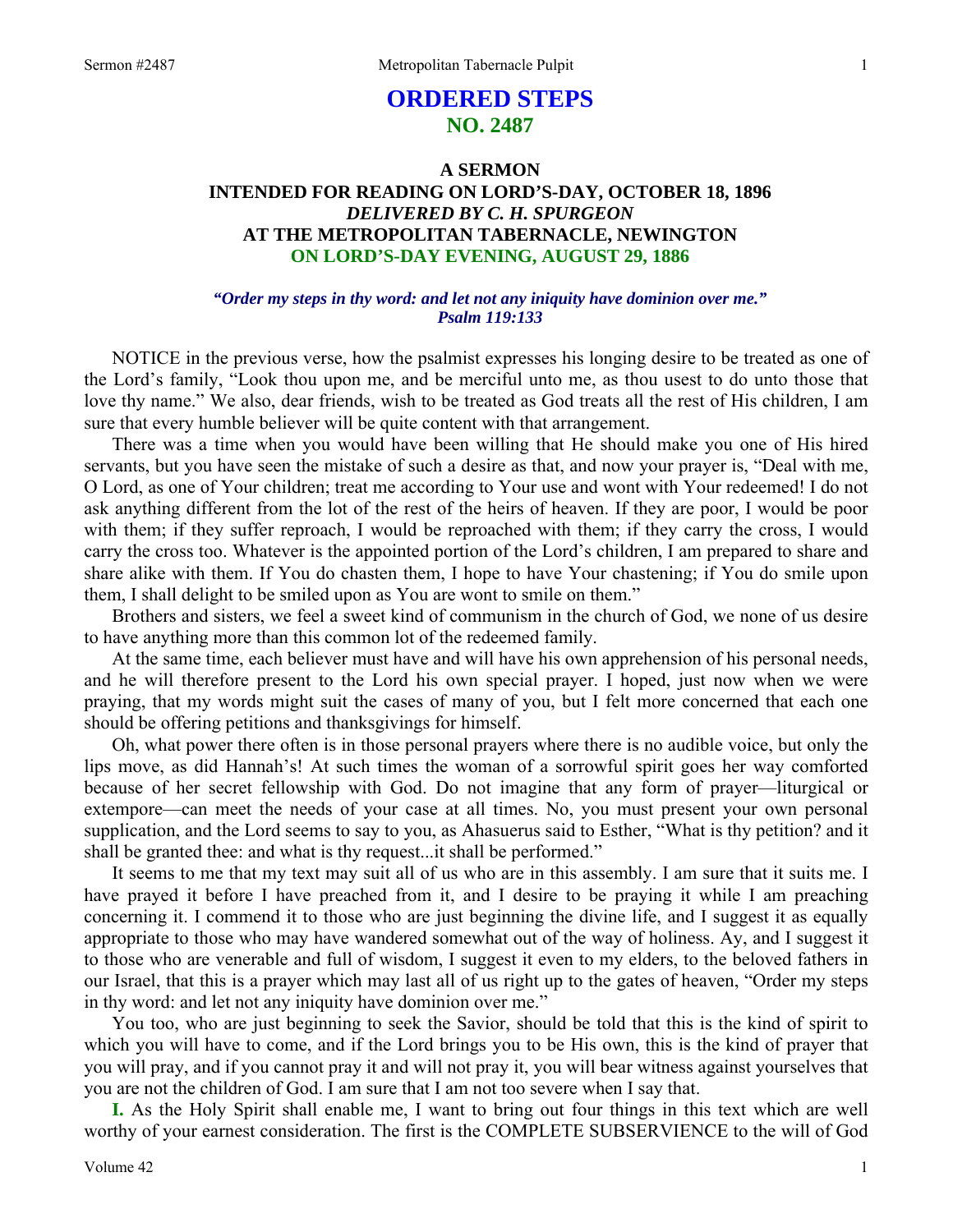of the man who thus prayed, "Order my steps in thy word: and let not any iniquity have dominion over me."

You see, he begins his prayer with the word, *"order."* He is a man who wishes to be under orders, he is willing to obey the Lord's commands, and he is anxious to receive them, and to be made to carry them out. Now this is not the way of the world, worldlings say, "Who is the LORD, that we should obey his voice? We are our own masters; who is Lord over us?" Free thinking and free living—these are the desires of ungodly men, but when the grace of God has renewed the heart, the soul finds its true freedom in obedience to Christ's commands, and its best thinking while sitting at the feet of Jesus to observe His gracious words.

"Order my steps in thy word." Beloved, once we lived without any order, or plan, or method, but the grace of God makes us method-ists in the highest possible sense. It makes us live according to God's method, and our prayer is that we may never be disorderly, but that in all things, just as the universe is arranged by God, and all the stars keep their appointed courses, so we may be made to take our proper places, and may be kept in them, joyfully obedient to the will of the Most High. It is one of the marks of the grace of God when we ask God to order us, and willingly put ourselves under His command.

Moreover, the psalmist prayed, "Order my steps in *thy word."* He was perfectly satisfied with God's revelation, He had not so much of it as we have, but there was room enough in it for all his steps "Order *my steps* in thy word." He wanted no greater liberty than the Bible gave him, no wider range than he found in the commands of the Most High. His prayer was like that verse we sang just now—

> *"Make me to walk in Thy commands, 'Tis a delightful road; Nor let my head, or heart, or hands, Offend against my God."*

Are you satisfied, dear hearer, to keep within the compass of the divine command? If so, take it as an evidence that God has changed your heart. But oh, my dear hearer, if you live outside of that Book, if you never get inside it at all, if you never care what it says, what it promises, what it commands, then take it as certain that you do not know the Lord! Let us, each one, at this moment breathe this prayer to God, "Order my steps in thy word. Make me to live as a man who is under authority, one who finds directions for his living in the law of his God, and who makes it his desire and his delight to be conformed thereto."

So you see the complete subservience of the man of God, his earnest desire that he might be cleared from every kind of iniquity. I may mention that in the Hebrew, the prayer, "Order my steps in thy word," may mean, *"Make my steps firm in thy word*." The psalmist would be kept from all vacillation, hesitation, or wandering, but he wants, when he is right, to be firmly right, to be distinctly, decidedly right, so he pleads, "Make my steps firm."

Oh, how we often stagger along! We do what is right, but we quiver and shake while we are doing it. Have you not known, dear friends, what it was to seem to be wavering? Your feet had almost gone, your steps had well-nigh slipped, but the psalmist's prayer is that his obedience may be firm, decided, steady obedience.

You young beginners will do well to pray that this experience may be yours. It is often given to God's saints, when they have been long in His ways, to get confirmed in habit of righteousness, so that they are not carried about by every wind of temptation, and it should be the prayer of all God's servants that they may be so established in righteousness that they can say with the apostle Paul, "From henceforth let no man trouble me." It is no use for them to try to do it, for they cannot entice me away from my dear Master's service. "I bear in my body the marks of the Lord Jesus." I bared my back to be branded as Christ's slave, so that the mark shall never be removed as long as I live. I have given my arm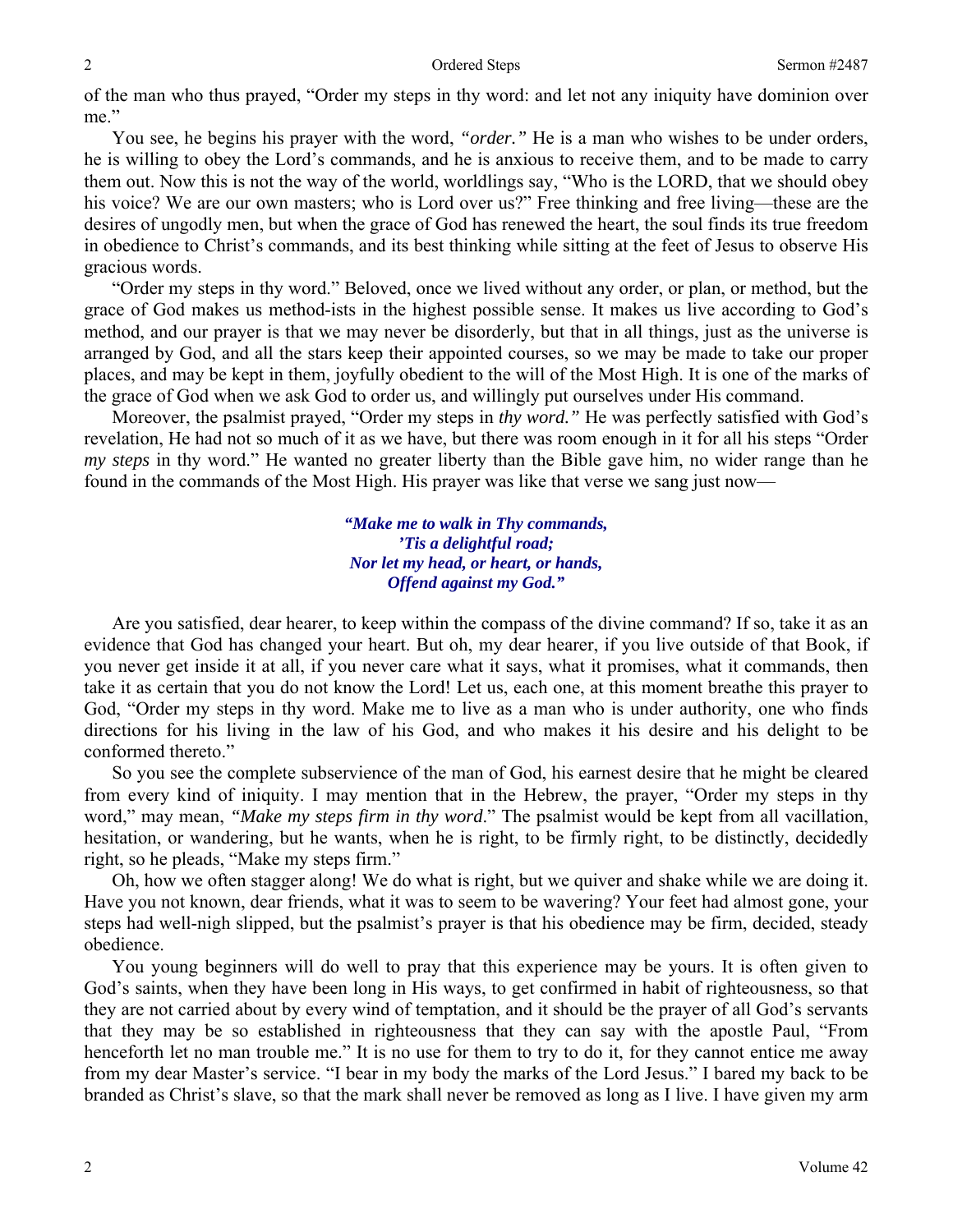#### Sermon #2487 3

to be tattooed with the cross, so that never, while I have an arm to move, should it belong to anybody but to Christ Himself.

It is a blessed thing when you reach this point and say, "I cannot and I will not listen to your temptations, O sinful world! You may call, but I will not answer. You may invite, but I will not listen. The time of parleying is past, the hour for making my choice is over. I belong to God and my prayer is that my footsteps may always be confirmed in obedience to His mind and will."

I leave this prayer with you as to its complete subservience. Do you kick against it? Do you want to be something other than God would have you to be? My dear hearer, I am sorry for you, but if, on the contrary you yield to Him, and desire to be like wax under the seal, that God may stamp upon you His own impress and no other, then the Lord is dealing with you in a way of grace, and you may confidently hope that you belong to Him.

**II.** Now secondly, I call your attention to the CAREFUL WATCHFULNESS of this prayer, the detailed watchfulness of it, "Order my steps in thy word: and let not any iniquity have dominion over me."

You see that the psalmist enters into detail when he presents this petition, he does not say merely, "Order my life," but "Order my *steps."* Godly men desire to be kept right by God even in the little things of life. It is often in little things, such as steps, rather than in long periods of running, that the good or the evil may be most plainly seen.

Blessed is that man to whom there exists no such thing as a trifle, who desires to serve God even in the jots and tittles, for he shall not fall by little and little, as so many have done. He shall not have grey hairs upon him here and there, and yet not know it, for his careful watchfulness shall enable him to detect the slightest defection from the right way, and so shall he be able to hold to the straight path of integrity.

Brethren, the old proverb is, "Take care of the pence, and the pounds will take care of themselves," which I will translate into the language of our text, "Take care of the steps, and the day's walking, as a whole, will take care of itself." True Christians want the Lord to bless them in everything, ay, even in those plain and simple words which drop from their lips almost without a thought. We do more wrong perhaps, by want of thought than by any will to do evil, and hence the necessity of crying to God, "Order my steps; take care of the little things in my life, that I sin not against Thee."

"Order my steps." That prayer means, "Order *my ordinary daily life."* Do not many think that religion is only something for Sundays? They put it on with their best hat, and put it away when they put that hat back into the box. Believe me, that the religion which is taken up only once a week and dropped during the rest of the week, is neither fit to live with nor to die with. It is like a bad banknote, if you find such a counterfeit, you had better lay it down and run away from it, and not let anyone suspect that it ever belonged to you.

True godliness concerns the ordinary actions of daily life. Do not tell me what you can say at a prayer meeting. What do you do in the parlor? What do you do in the kitchen? How do you behave yourself to your wife? How do you act towards your children? "He is a very good man," said one to me, "he is a very good man indeed, but his children are all afraid of him." "Then," I thought, "he is not a good man, but a very bad man indeed."

I could not conceive him to be good, I would rather believe Rowland Hill's saying that a man was not truly converted if his cat and his dog were not the better off for it. It ought to be a blessing and it must be a blessing to everybody round about him, if the grace of God enters into his soul.

"Order my steps in thy word," means, "Help me to turn the common actions of my ordinary life into a hallowed service." When I put on my weekday clothes, may I be even as when a priest in the olden time put on his holy vestments and ministered before the Lord, and may everything that I do be the exercise of a sacred priesthood to the living God. The apostle Peter's exhortation is still in force, "As he which hath called you is holy, so be ye holy in all manner of conversation." So are Paul's injunctions, "Whether therefore ye eat, or drink, or whatsoever ye do, do all to the glory of God," "and whatsoever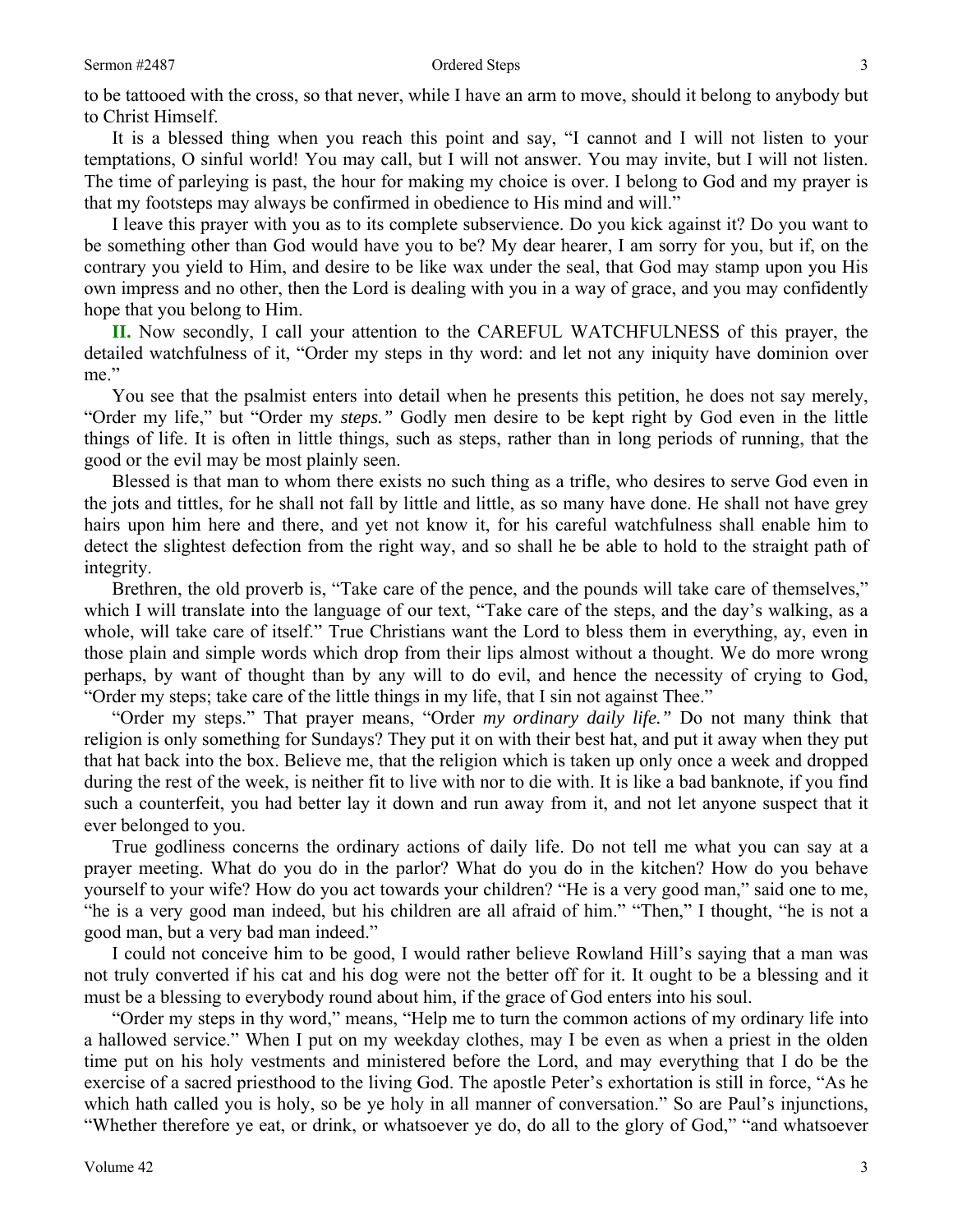ye do in word or deed, do all in the name of the Lord Jesus, giving thanks to God and the Father by him."

Thus the watchfulness included in the text concerns the little things and the ordinary things of our lives, and following the psalmist's example, we shall especially pray about all *our advances*. It is by steps that we go forward. This is the age of progress, everybody is crying out, "Forward!"

Well then, here is a prayer for those who wish to progress wisely, "O LORD, order my steps in thy word! So shall my progress be a progress toward Thyself, a progress within the compass of Thy sacred truth." He who outruns Scripture will have to come back again, he who goes beyond the boundaries of the right road will lose his way, and the more progress he makes the greater will be the distance that he will have to return if he is to reach his journey's end in peace.

Pray this prayer, young man, if you want to be safe, "O LORD, order my steps in thy word!" There is great temptation nowadays, to take up with anything that is new. A man buttonholes you, and tells you of a new discovery that he has made, well, hear what he has to say if you think well. "Prove all things," but "hold fast that which is good," and be this your continual prayer, that your steps, when you take any steps, may always be ordered according to the Word of God.

"Well," says one, "you tie us up pretty tightly." No, my friend, I do not want to tie you up at all! You can roam where you like, but I know that the tighter I am tied, the better it is for me, and the happier I am.

There is a prayer in the  $118<sup>th</sup>$  psalm which I always like to pray, "Bind the sacrifice with cords, even unto the horns of the altar." Lord, hold me fast from morning till night, and through the night as well, I long that Thou shouldst fill my very dreams with thoughts of Thee! Lord, bind me fast, both winter and summer, and every day in the year, I would not have a single hour in which Thou didst not order me and command me! Lord, bind me as to every step I take, and every advance I make, for where may I not go if I ever advance beyond Thy Word, and what can be good for me if Thou dost not count it good, and what wilt Thou withhold from me if it be really good for me?

So I commend this prayer to you, dwelling much on these two points—first, complete subservience to the divine will, and then, careful watchfulness about all the details of your life. Only turn them both into prayers, do not say, "I am going to order my steps." Are you? Do not say, "I am going to obey God in everything." Are you?

This holy road is not fit for such feet as yours while you talk like that, until you are shod with a simple dependence upon God you will never take to this narrow way, and unless the Lord holds you up in it, you will soon either fall in it or fall from it. So make no resolutions in your own strength, but offer the prayer of our text in the name of Jesus, and the Lord will hear you.

**III.** In the third place, I call your attention to the COMPREHENSIVE OBEDIENCE which is desired in this text.

It has two clauses, the positive and the negative. "Order my steps in thy word," that is, "Lord, make me positively to do the right thing!" Then, "Let not any iniquity have dominion over me," that is, "Lord, preserve me from any thought or word or deed which would be contrary to your mind and will!" He is the right sort of believer who is an all-round Christian, one who is positive for doing right, but who is equally determined not to do wrong.

We have some very active professors who are not, at the same time, watchful on the negative side, and we have a great many negative professors who might offer the Pharisee's prayer, "God, I thank thee that I am not as other men are, extortioners, unjust, adulterers, or even as this publican." They look to some extent to the negative side, but then there is nothing positive for the right, there is nothing that they are really doing to please the Lord. We want to have a divine amalgam of the two parts of our text, "Order my steps in thy word," and "Let not any iniquity have dominion over me."

With regard to this comprehensive obedience, notice that the psalmist desires that no sin of any kind should be tolerated within his heart, "Let not *any iniquity* have dominion over me." Some men have their pet sins, and some women have their darling sins. They cry to the evil things within, "Out with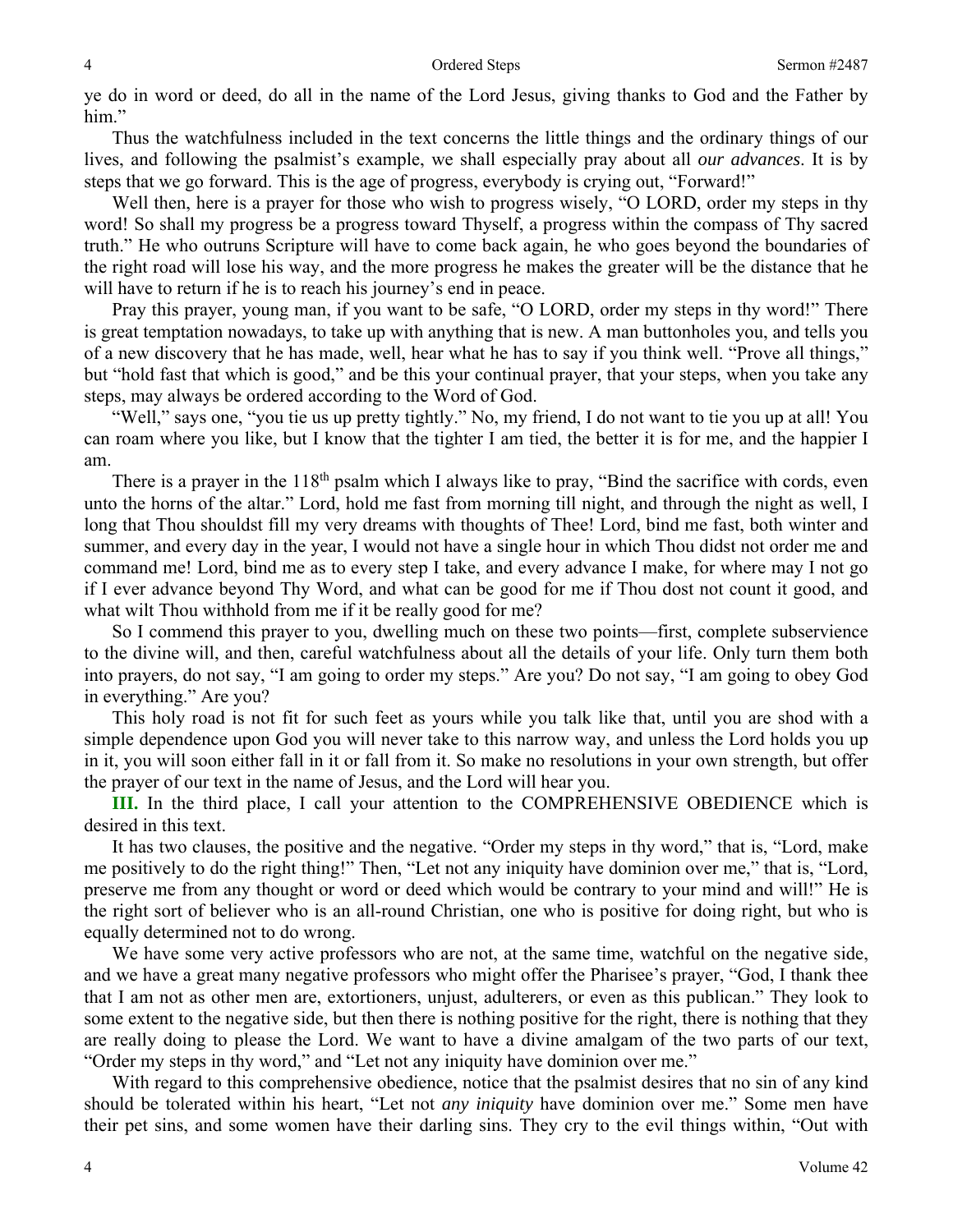you, out with you all, *except this one."* There is a winking of the eye, or a lifting of the finger, which means to some iniquity, *"You* may stop behind." "But my dear sir," says one, "have we not all some besetting sin?" Possibly it is so, but what is a besetting sin?

If I were to go across a common at dead of night, and half-a-dozen men met me and gathered round me, crying, "Your money or your life," I should be beset by them. Suppose that I had to cross Clapham Common tonight, and that I was thus surrounded and robbed, I should be beset by the thieves, but suppose I went that way again tomorrow night, and on Tuesday night, and on Wednesday night, and Thursday night, and Friday night, and Saturday night, do you think that I should be able to say that I was "beset" by the robbers? People would naturally ask, "Why did you go that way? If you are attacked and robbed once, we can understand that, but what do you mean by going that way again?"

Here is a man who says that drinking is his besetting sin. Well, my brother, I can understand that you were led on by degrees from glass to glass till you lost your balance and were overcome. You call that your besetting sin, and yet you still go to the public-house. Well, that is what I call going across a common on purpose to be robbed, and I do not believe your excuse about besetting sins.

I think that I have heard many things of that character, whereby people try to excuse themselves on the ground that some sin besets them. The Negro said that drunkenness was an "upsetting" sin much more than a "besetting" sin. I think he was quite right in saying so, and there are many other upsetting sins of that kind.

Men open the door and say to some iniquity or other, "Come in, you are my besetting sin." They put themselves in the way of it! They indulge themselves in it, and then they talk as if they could not help it. Down on your knees and cry, "Let not any iniquity have dominion over me. Lord, save me from it, for my desire is to obey You completely in everything without leaving anything out from under the dominion and sway of the laws of Christ!"

**IV.** Now lastly, this prayer commends itself very much to me, not only for its comprehensiveness, but because of a certain CAUTIOUS APPREHENSIVENESS which seems to lie in it.

I like the holy fear which glows within the psalmist's prayer like the fire within an opal. He says, "Order my steps in thy word." He means, "Lord, I am afraid to take a single step without Your orders, I am afraid to put one foot before another for fear I should go wrong!" "Happy is the man that feareth alway."

He that was too bold was never too wise. He that leaped before he looked, looked very sadly after he had leaped. He shall go right who knows where he is going, is careful about the road, and afraid lest he should go astray. He is the man who prays, "Order my steps in thy word."

Then notice, especially in the latter sentence, "Let not any iniquity have dominion over me," how the psalmist seems to say, "Lord, I feel that I am *liable to the very greatest iniquity,* let not any iniquity have dominion over me!" Is this David praying? I think it was the man after God's own heart who wrote this psalm, and he proved in his life that the very worst iniquities might assail him, and that he might become their prey for a time.

O child of God, you must pray against the blackest sin! You do not know what you may yet become if the grace of God does not preserve you. I am always afraid of people who are so very good in their own esteem, superfine, hot-pressed perfectionism is generally very poor stuff.

I had an old friend who was very cautious upon this point. He was met one day, by a man who had been many years the deacon of a church, and who said to him, "Friend So-and-so, I want you to lend me fifty pounds." He knew him right well, and he was quite prepared to go and write a check for the amount at once, but the venerable deacon said, "You know you can trust me, I am not a man of yesterday, I am not like young people who are easily led astray to do foolish and wicked things. I am perfectly safe."

My wise old friend then said, "I cannot lend you any money." The other man asked, "Why not?" "I never lend money to people who are so good as you are, for I should never see it again if I did." That man was head over ears in debt, and failed soon after for an enormous amount, yet there he stood, as bold as brass, pleading what a good man he was!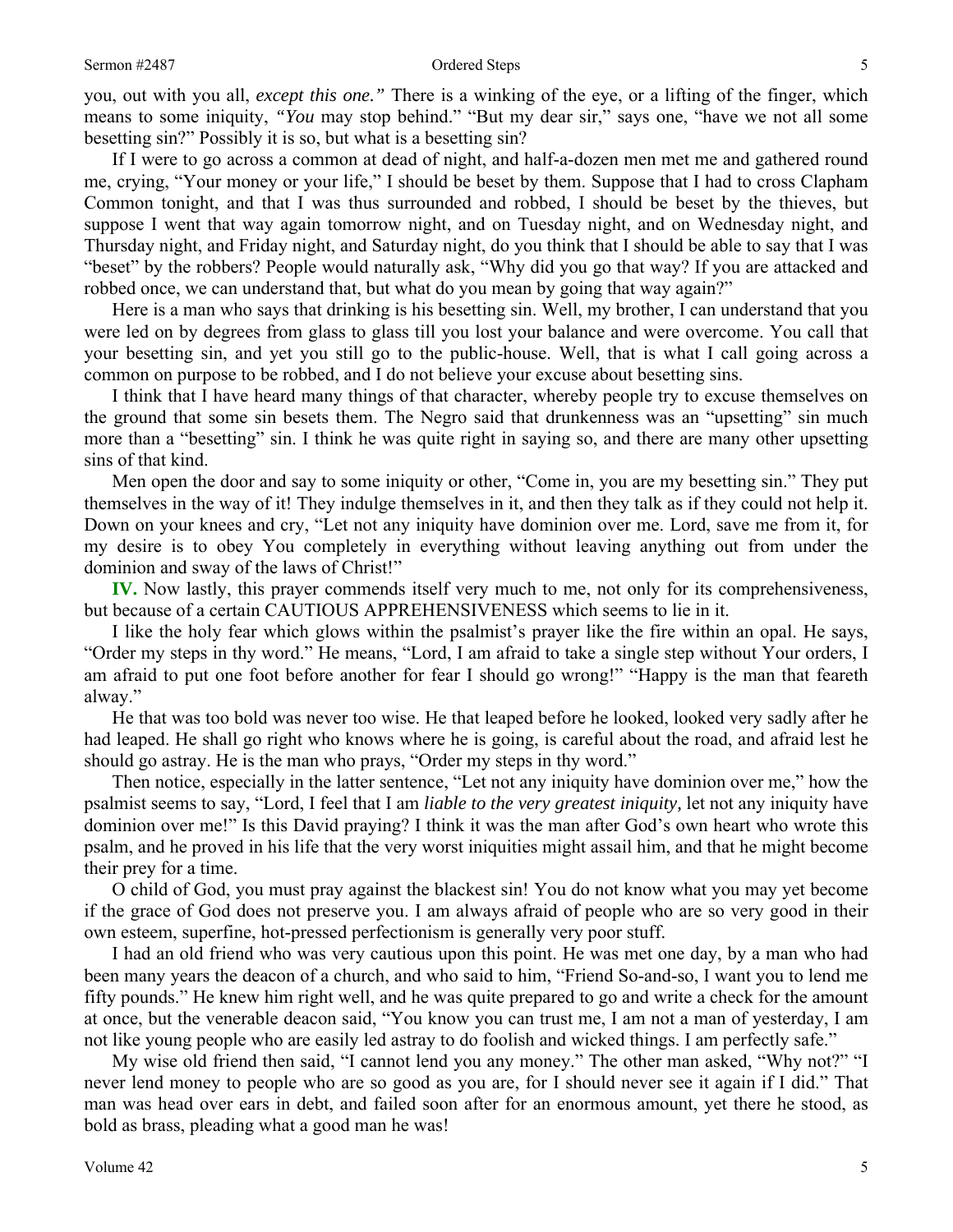So the man who says that he cannot sin, and that he is beyond the power of temptation—well, the Lord have mercy upon him! He is already in the snare of the devil, and it may not be long before he will have sorrowfully to find it out. No, sir, pray, "Let not any iniquity have dominion over me," for unless you are kept by God's grace, there is no form of iniquity which may not prevail against you. The psalmist feels himself liable to fall into the greatest transgression, so he prays, "Let not any iniquity have dominion over me."

But the prayer seems to me also to intimate that he felt *fearful of the least evil*. There is here, to my mind, a very sweet apprehensiveness concerning little sins, if there be such things. "Let not *any* iniquity have dominion over me. Perhaps, Lord, I shall never be a drunkard, for You have given me reason, and thought, and the love of sobriety, but then, Lord, what avails it if I should be guilty of covetousness, which is idolatry? Let not that iniquity have dominion over me. And if I should escape from covetousness, perhaps I may fall a prey to some secret lust. Lord, if there be a leak in the ship, the ship will go down, even if there is not a leak in the stern of the vessel, yet if there is a leak in the prow, or anywhere in her hull, that will suffice to sink her. Lord, let not *any* iniquity have dominion over me!"

Suppose that I do not fall by any of these known sins, yet if I do not walk with God, if I neglect secret prayer, if I have not yielded myself fully up to the working of the Holy Spirit upon me, the result will be the same. This prayer is needful for every one of us, "Let not any iniquity have dominion over me."

Brothers, I do not feel afraid for the most of you, that you will become the prey of any overt scandalous sins, but I am afraid that some of you may be eaten up with dry rot, that the white ants may secretly eat through you, and yet leave all the skin and outside of everything just as it used to be.

We have heard travelers tell that when they have gone into their rooms which they had left for some time, there stood their boxes, their sets of drawers, and their tables, just as when they left, but as soon as they have touched them, they have dropped into so much dust, for the insects had eaten all the heart of the wood away. Is it not possible for us to get into that state, to seem everything that is good, and yet the very heart of us may be eaten out? Pray then, this prayer, "Let not any iniquity have dominion over me."

O children of God, you who really do know and love Him, be concerned about yourselves that you be not mistaken, and that you do not fall under the supremacy of any evil and false thing! Cry mightily to God about this matter, search and try yourselves, and make sure work for eternity.

I say this especially to myself and to all ministers, for there are so many ways in which ministers may deceive themselves, we may preach to others and yet be ourselves castaways. I say this also to you church officers, and to you revered members of the church who have grown grey in your profession. Take heed to yourselves, and every one of you breathe this prayer, "Let not any iniquity have dominion over me."

Then what shall I say to you who have never believed in the Lord Jesus Christ? If the righteous scarcely be saved, where will you be found? "Oh!" says one, "I never made a profession of religion." You are proud of that, are you? Suppose you were brought before a magistrate and charged with being a thief, and you said to him, "I never made a profession of being an honest man." "Oh!" he would say, "take that fellow to prison, he is convicted out of his own mouth."

You never made a profession of fearing God, you never made a profession of believing in Christ, is that so, sir? Then the day of judgment is almost a superfluity to you, for you have judged yourself, and condemned yourself, and before long my Lord's sheriff officer will lay his skeleton hand upon you, and arrest you in the name of that divine justice which you have despised. There will be no resisting him, and you will have to go with him to prison and to death.

Ere that dread event happens, I entreat you, by the very reasonableness of the thing, to consider, repent, and turn to the Lord. Look to Jesus Christ upon the cross, for He is the only way of salvation. Find in Him the power to hate sin, and the power to conquer it, for there is no power anywhere but that which comes from His dear streaming wounds and from His ever-living Spirit. Look to Him, and when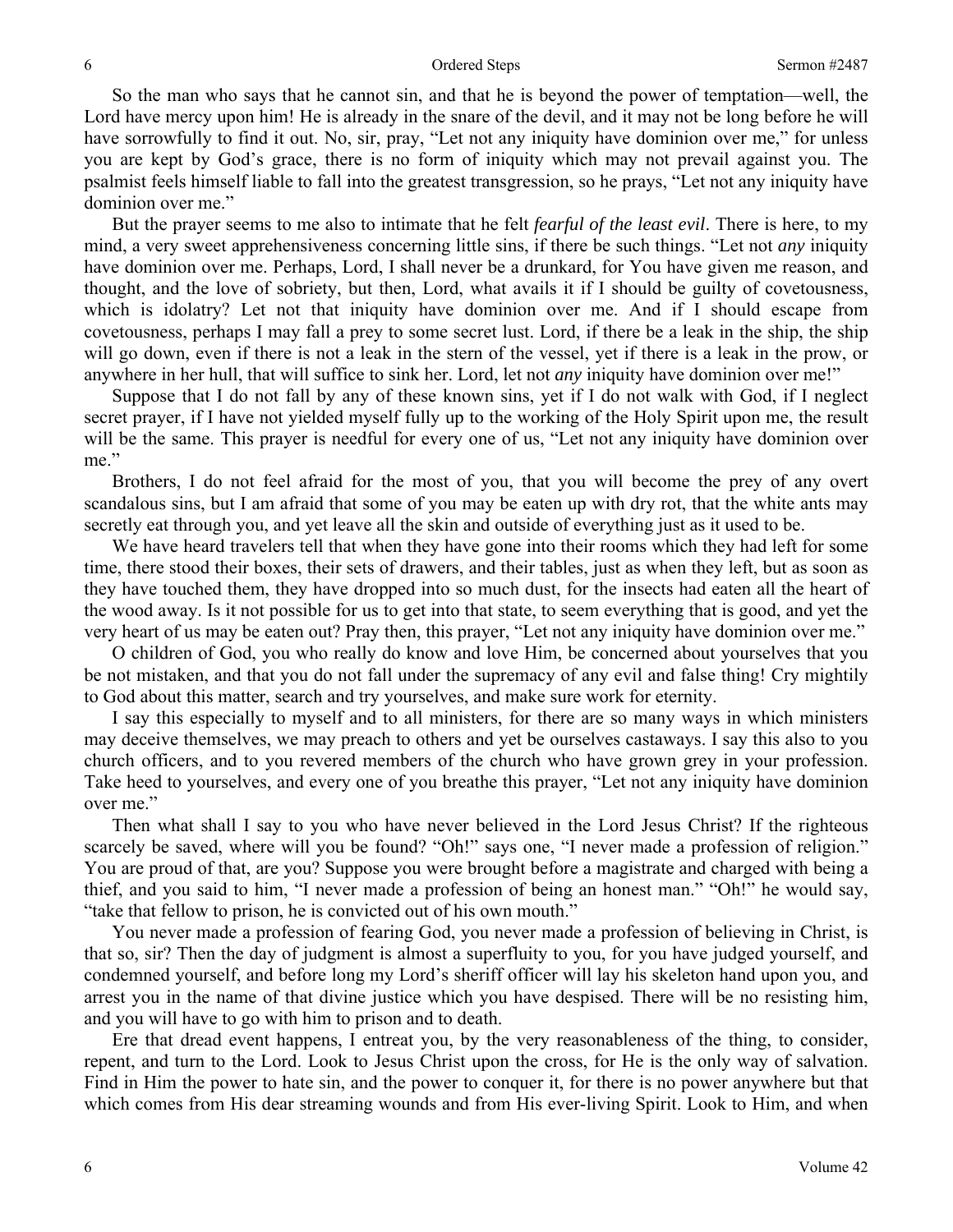you have so done and have trusted Him, then pray this prayer to the Lord, "Order my steps in thy word: and let not any iniquity have dominion over me, for Jesus Christ's sake! Amen."

## **EXPOSITION BY C. H. SPURGEON**

#### *PSALM 119:129-144 AND MATTHEW 15:1-13*

#### **Psalm Chapter 119. Verse 129.** *Thy testimonies are wonderful: therefore doth my soul keep them.*

It is very wonderful that God should speak to us at all, but still more marvelous that He should write to us such a book as this Bible is. The Book itself is full of wonders, and one of those wonders is that it reveals Him whose name is "Wonderful." Observe that the psalmist, having said to the Lord, "Thy testimonies are wonderful," does not add, "Therefore do I sit down and wonder at them." No, his appreciation was practical, let ours be the same, "Thy testimonies are wonderful: therefore doth my soul keep them."

#### **130.** *The entrance of thy words giveth light;*

Those who are most ignorant, and have least confidence in their own abilities, will nevertheless become very wise if they study God's Word.

**130-131.** *It giveth understanding unto the simple. I opened my mouth, and panted: for I longed for thy commandments.* 

What a wonderful verse that is! The psalmist cannot describe his longing for God's commandments except by going to the brute creation for a suitable metaphor. He had probably seen the hunted stag stand still, and pant to get its breath, all the while longing for the water brooks. So he says, "I opened my mouth, and panted." "I could not put my prayer into words, so I panted. My heart, my breath, my lungs, my very soul panted, for I longed for Thy commandments."

**132.** *Look thou upon me,—* 

That is all the psalmist wants, and all that we want too. If a look from us to God will save us, what must a look from God to us do for us? "Look thou upon me,"—

**132-134.** *And be merciful unto me, as thou usest to do unto those that love thy name. Order my steps in thy word: and let not any iniquity have dominion over me. Deliver me from the oppression of man: so will I keep thy precepts.* 

Some of you perhaps, may hardly be able to do as you would if you were perfectly free to act, for you are to a certain extent under the government and power of ungodly persons. Well, here is a prayer for you to present to the Lord, "Deliver me from the oppression of man: so will I keep thy precepts."

#### **135***. Make thy face to shine upon thy servant;*

That is the best sunshine for us, let us but have the light of God's countenance, and nothing can put us out of countenance. If the Lord will smile, men may frown as much as they please. So we pray with the psalmist, "Make thy face to shine upon thy servant."

**135-136.** *And teach me thy statues. Rivers of waters run down mine eyes, because they keep not thy law.* 

The psalmist felt for others as well as for himself. It was not enough for him to be holy, he would have others to be the same. Sin in other men brought sorrow to his heart, "Rivers of waters run down mine eyes, because they keep not thy law."

#### **137.** *Righteous art thou, O LORD, and upright are thy judgments.*

After having wept over the sin of men, the psalmist turns with sweet calmness of spirit to the goodness of God.

#### **138.** *Thy testimonies that thou hast commanded are righteous and very faithful.*

"Very faithful." You who have tried and proven God's promises must have found them so, not only faithful, but very faithful, faithful to the letter, faithful to the moment. God seems rather to exceed His promise than ever to fall short of it.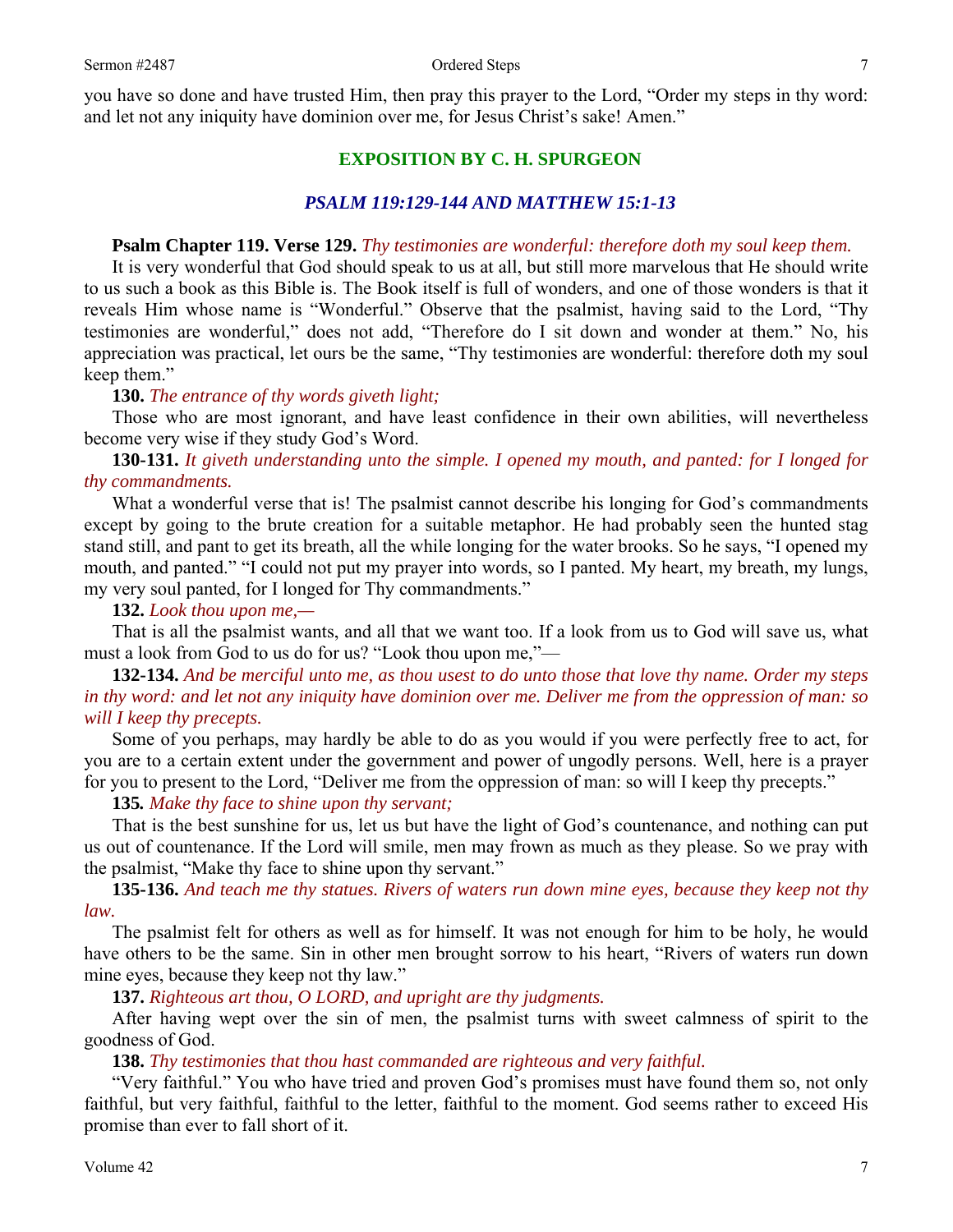# **139-140.** *My zeal hath consumed me, because mine enemies have forgotten thy words. Thy word is very pure:*

Just now the psalmist said, "Thy testimonies are very faithful." Now he says, "Thy word is very pure." There is no adulteration in this blessed Book, it is the pure truth. You cannot add to it or take from it without making it imperfect, "Thy word is very pure:"—

#### **140.** *Therefore thy servant loveth it.*

It is only a pure heart that loves the pure Word of the Lord, so, if you love the Word of God because of its purity, it is an argument that your heart has been renewed by grace.

**141.** *I am small and despised: yet do not I forget thy precepts.* 

In verse one hundred thirty-nine, the psalmist complained that his enemies had forgotten God's words, and He does not complain of the fault in others, and then fall into it himself, but he says, "Yet do I not forget thy percepts." There are some people who seem to think that it does not much matter what they do. If they were persons of influence, they think that they would be very careful of their example. "But," says one, "I am only a feeble woman—a poor mother with a few children." "Oh!" exclaims another, "I am only a child as yet, I cannot influence others." "Oh!" cries a third, "I am simply an ordinary working man, nobody notices me." Listen to what the psalmist says, "I am small and despised: yet do not I forget thy precepts." "I do not make an excuse out of my littleness, that I may be careless in my living." Take that message home, dear friends, and learn its lesson, for it applies to many of you.

## **142.** *Thy righteousness is an everlasting righteousness,—*

What a wonderful sentence! Just now, the psalmist said, "Thy testimonies that thou hast commanded are righteousness." (See the marginal reading of verse one hundred thirty-eight). Now he advances another step and says, "Thy righteousness is an everlasting righteousness."

#### **142.** *And thy law is the truth.*

That is what I believe this Book of God is*—"the* truth." I know of nothing infallible but the Bible. Every man must have a fixed point somewhere, some believe in an infallible pope, and some in an infallible church, but I believe in an infallible Book, expounded by the infallible Spirit who is ready to guide us into all truth, "Thy law is the truth."

**143.** *Trouble and anguish have taken hold on me: yet thy commandments are my delights.* 

What a curious mixture this verse describes! Here is a man full of trouble and anguish, and yet full of delight at the same time. Little do they understand human nature, and especially gracious human nature, who cannot comprehend this paradox. There are many seeming contradictions in the Christian life, and this is one of them. "Trouble and anguish have taken hold of me"—as dogs lay hold of their prey—"yet thy commandments are my delights."

The apostle Paul pictured another such a case as this when he wrote, "We are troubled on every side, yet not distressed; we are perplexed, but not in despair; persecuted, but not forsaken; cast down, but not destroyed," and he also described the Christian paradox, "As unknown, and yet well known; as dying, and, behold, we live; as chastened, and not killed; as sorrowful, yet always rejoicing; as poor, yet making many rich; as having nothing, and yet possessing all things." May we all understand these paradoxes in our own experiences!

**144.** *The righteousness of thy testimonies is everlasting: give me understanding, and I shall live.* 

Now let us read what the Lord Jesus said to those who professed to reverence the Scripture, but who really made it void by their traditions.

**Matthew Chapter 15. Verse 1.** *Then came to Jesus scribes and Pharisees, which were of Jerusalem, saying,—* 

They had taken a journey to come and attack Him, perhaps they had been sent as a deputation to try to thwart the Savior. What a vexation of spirit it must have been to His pure and holy mind to come into conflict with these triflers, these self-righteous, self-confident men! Why did they some to Christ? To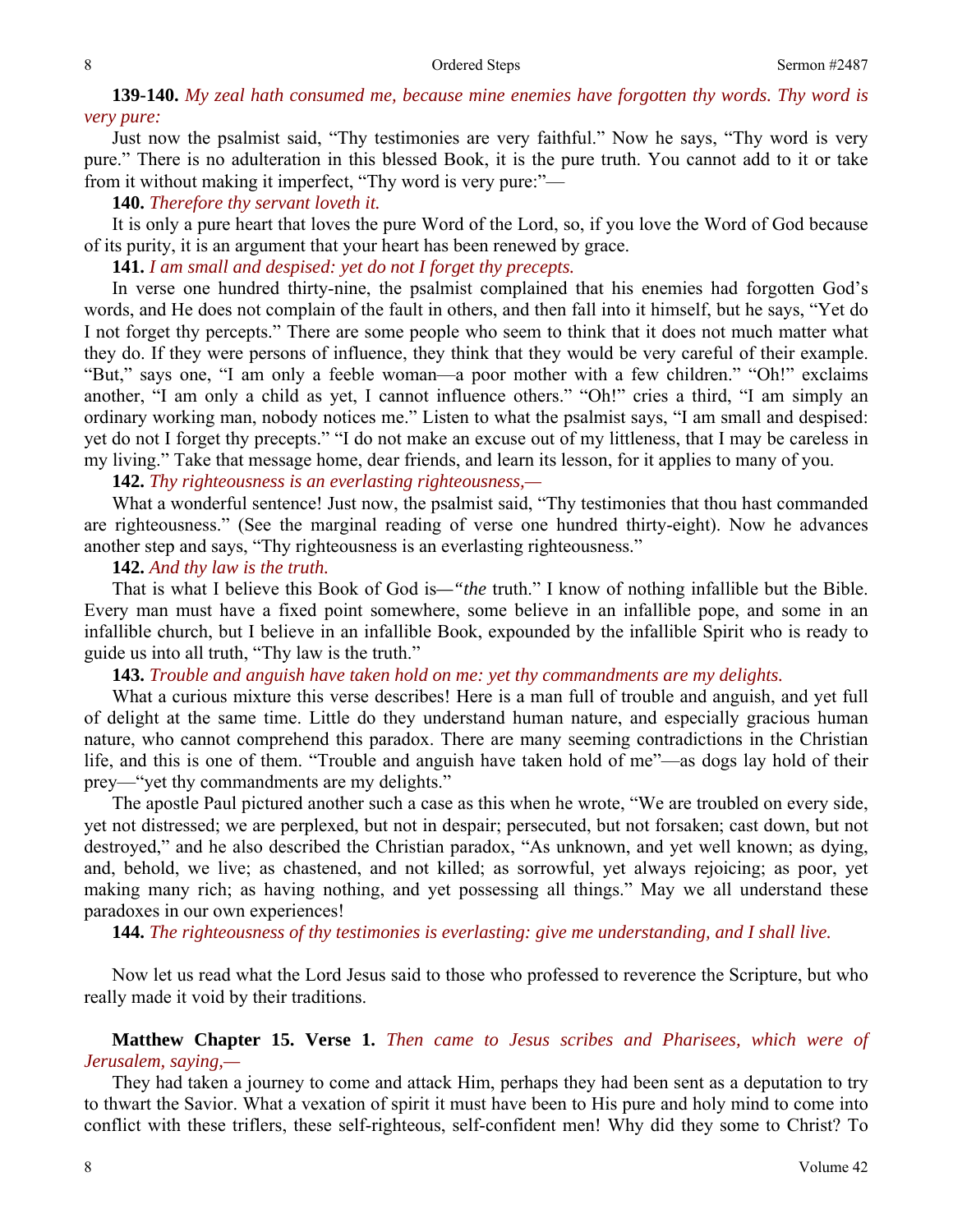plead with Him for the poor people who were perishing for lack of knowledge, or to ask Him how souls could be saved, and how God could be glorified? Oh, no! They came to ask the Savior about a very different subject—

**2.** *Why do thy disciples transgress the tradition of the elders? for they wash not their hands when they eat bread.* 

Would you have thought that full grown men could have made it a matter of business to come from Jerusalem down into the country to talk to Christ about the fact that His disciples did not always wash their hands before they ate their breakfasts? Yet we have men nowadays, who make a great point of what is to be done with the so-called "consecrated" bread that is left, and who are much concerned about what kind of a dress a "priest" ought to wear when he is engaged in the performance of certain duties. How sad is it that such trifles as these should occupy the minds of immortal beings while men are dying and God is dishonored!

**3.** *But he answered and said unto them, Why do ye also transgress the commandment of God by your tradition?* 

He answered their question by asking another, in which he drew the contrast between transgressing the tradition of the elders and transgressing the commandment of God.

**4-6.** *For God commanded, saying, Honour thy father and mother: and, He that curseth father or mother, let him die the death. But ye say, Whosoever shall say to his father or his mother, It is a gift, by whatsoever thou mightest be profited by me; and honour not his father or his mother, he shall be free. Thus have ye made the commandment of God of none effect by your tradition.* 

Whatever might be said about regarding the tradition of men, God's commandment must be regarded. That stands first, and therefore our Lord demanded of these scribes and Pharisee an answer to His charge that they had overridden and overlaid a commandment of God by a tradition of their own. If a father and mother, in great need, said to their son, "Help us, for we are wanting bread," and he answered, "I cannot give you anything, for all I have is dedicated to God," the Rabbis taught that he might be exempted from relieving his parents, although they also said that the next day he might undo the dedication of his property, and employ it exactly as he pleased. He might use the fact that he had said, "That shekel is for God," as a reason for not giving it to his father who was in need, and then, the very next day, he might take that shekel and spend it exactly as he chose. So God's commandment to honor, and love, and aid our parents, was set aside by their tradition.

**7-9.** *Ye hypocrites, well did Esaias prophesy of you, saying, This people draweth nigh unto me with their mouth, and honoureth me with their lips; but their heart is far from me. But in vain they do worship me, teaching for doctrines the commandments of men.* 

Our Lord never flattered anybody, see how honestly and in what plain terms, He addressed these scribes and Pharisees! Yet these were the great teachers of His day, and thought themselves the bright light of the age, the very leaders of the people in all that was good. But Christ addressed them as, "Ye hypocrites," and gave them a text of Scripture which clearly applied to them. They had all manner of outward forms of worship, they talked very much about the Bible, they studied every word of it, and even counted the letters in every chapter, but they had no regard to the real meaning of God's Word, and their heart was not right with the Lord. The Savior patiently talked with them, but He also sternly rebuked them, and denounced them as hypocrites.

**10.** *And he called the multitude,—* 

As much as if He had said to the scribes and Pharisees, "I cannot waste My time arguing with you, I am going to talk to these poor people who are perishing, and I shall have more hope of doing good among the multitude than among you, though you consider yourselves the aristocracy of the church."

**10-11.** *And said unto them, Hear, and understand: not that which goeth into the mouth defileth a man; but that which cometh out of the mouth, this defileth a man.* 

This was not very clear at first, it needed to be thought over and well considered. The Savior dropped it into the popular mind, like a seed, and left it to grow and develop in due season.